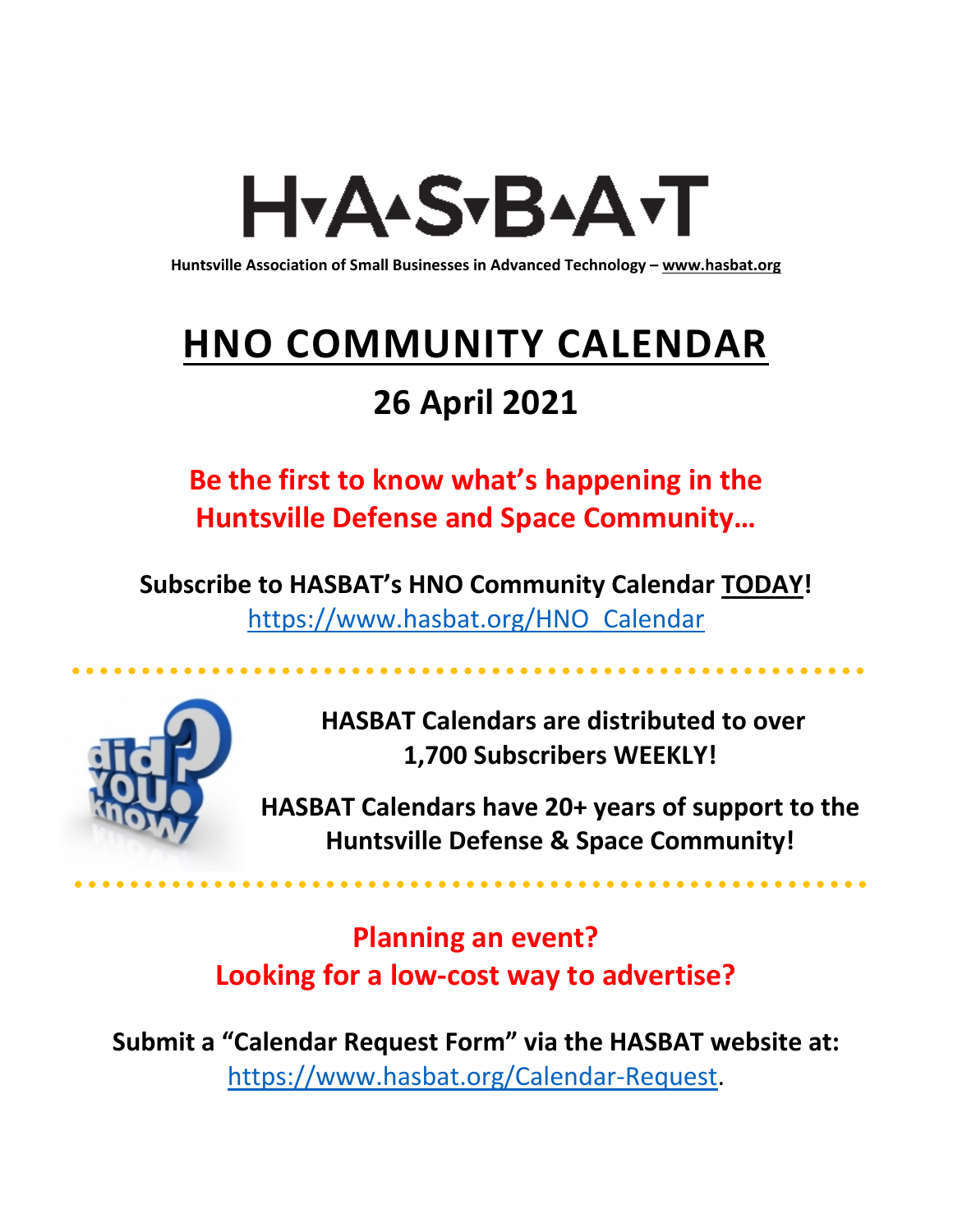**HNO COMMUNITY CALENDAR**

#### **26 APRIL 2021**

### **Table of Contents**

Instructions: Click CTRL+Enter to access any area(s) of interest, or scroll to the appropriate section

#### **NOTES TO THE CALENDAR**

- *For special event information, contact the appropriate protocol office.*
- *The POC data provided for each calendar entry represents the best information available.*
- *There is an Advanced Planning Calendar if you want to look ahead and avoid conflicts.*
- *Any updates or corrections, please email HASBAT at [calendar@hasbat.org.](mailto:calendar@hasbat.org)*



### **PROUDLY SERVING BUSINESSES IN THE HUNTSVILLE DEFENSE & SPACE COMMUNITY**

Page 2 of 12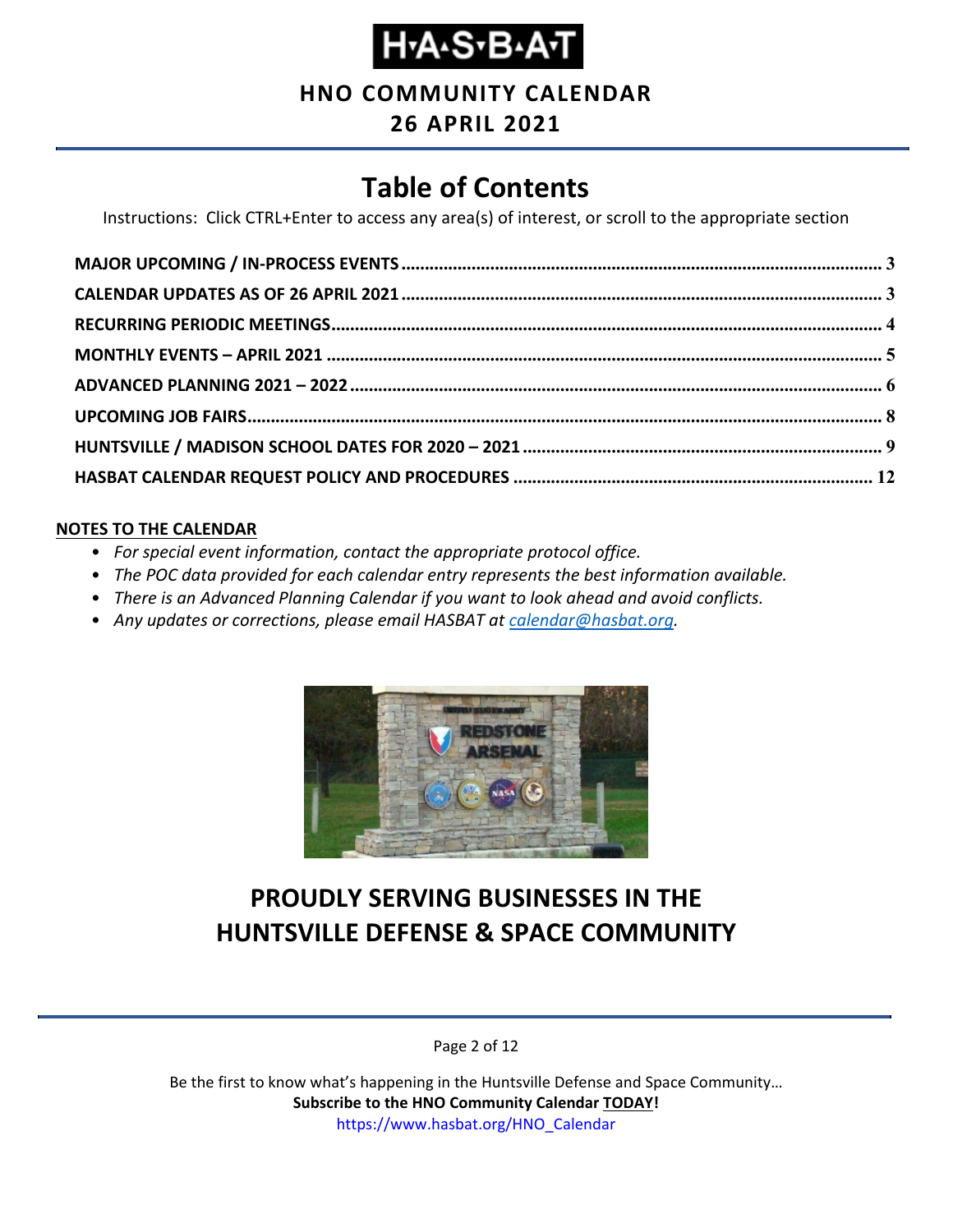**HNO COMMUNITY CALENDAR**

**26 APRIL 2021**

#### <span id="page-2-0"></span>**MAJOR UPCOMING / IN-PROCESS EVENTS**

• **No major short-term events**

### <span id="page-2-1"></span>**CALENDAR UPDATES AS OF 26 APRIL 2021**

- **4 MAY 21 (Virtual): Federal Procurement: Market Research - Know Yourself, Your Industry, Find Your Customer.** During this federal procurement readiness course that runs from 11:00-12:30 CST, participants learn who their customer and competition are and what potential opportunities might be available to their Small Business. The guest presenter is Mr. Tom Rogers, SBA Procurement Center Representative, Area III Government Contracting. For registration and details go to: [https://asbdc.ecenterdirect.com/events/signup/8873.](https://asbdc.ecenterdirect.com/events/signup/8873) The cost is free
- **4 MAY 21 (Virtual): 2021 Cyber Insurance for the Defense Industry: Some Legal Issues.** Sponsored by the Huntsville Chamber of Commerce, this event runs from 10:00-11:00 CST. The training notes that Cyber risks are growing for defense contractors, but cyber insurance products are new and unfamiliar to many. This talk will cover some of the latest legal issues surrounding cyber insurance for the DoD supply chain. Details and registration at: [https://hsvchamber.chambermaster.com/eventregistration/register/10915.](https://hsvchamber.chambermaster.com/eventregistration/register/10915) The cost for Huntsville Chamber of Commerce members is \$5, the cost for non-members is \$10
- **6 MAY 21 (Virtual): 2021 LinkedIn: 10 Tips & Tricks for Small Business Marketing.** Sponsored by the Huntsville Chamber of Commerce, this event runs from 11:00-12:00 CST. This virtual workshop shows attendees 10 ways to use LinkedIn to help grow their Small Business while they target their customers & prospects. Attendees will learn how to better brand their company and better connect to the right customers, vendors, and referral partners. Details and registration at: [https://hsvchamber.chambermaster.com/eventregistration/register/10916.](https://hsvchamber.chambermaster.com/eventregistration/register/10916) The cost for Huntsville Chamber of Commerce members is \$5, the cost for non-members is \$10
- **10 MAY 21 (In-Person): Capture2 Proposal Happy Hour at Yellowhammer Brewing.** Join other GovCon executives at [Yellowhammer](https://www.yellowhammerbrewery.com/) Brewing at 2600 Clinton Ave West in Huntsville from 4:00 to 6:00 pm for networking and a happy hour. Capture2Proposal integrates market intelligence, capture and proposal management, and is a superior alternative to disparate, legacy software products. The event will be hosted by Christopher Pohle, the Capture2Proposal Founder and CEO. Registration and more details at: [https://capture2proposal.com/capture2proposal-happy-hour-yellowhammer-brewing/.](https://capture2proposal.com/capture2proposal-happy-hour-yellowhammer-brewing/) The cost is free
- **11 MAY 21 (In-Person): Capture2Proposal Lunch & Learn and Happy Hour.** Join other GovCon executives at the [Rocket City Tavern](https://www.rocketcitytavern.com/) on 2100 Rideout Road in Huntsville for networking, and to hear from your peers how Capture2Proposal has helped them win more Federal business. Capture2Proposal integrates market intelligence, capture, and proposal management, and is a superior alternative to disparate, legacy software products. The event is hosted by Christopher Pohle, the Capture2Proposal Founder and CEO. The

Page 3 of 12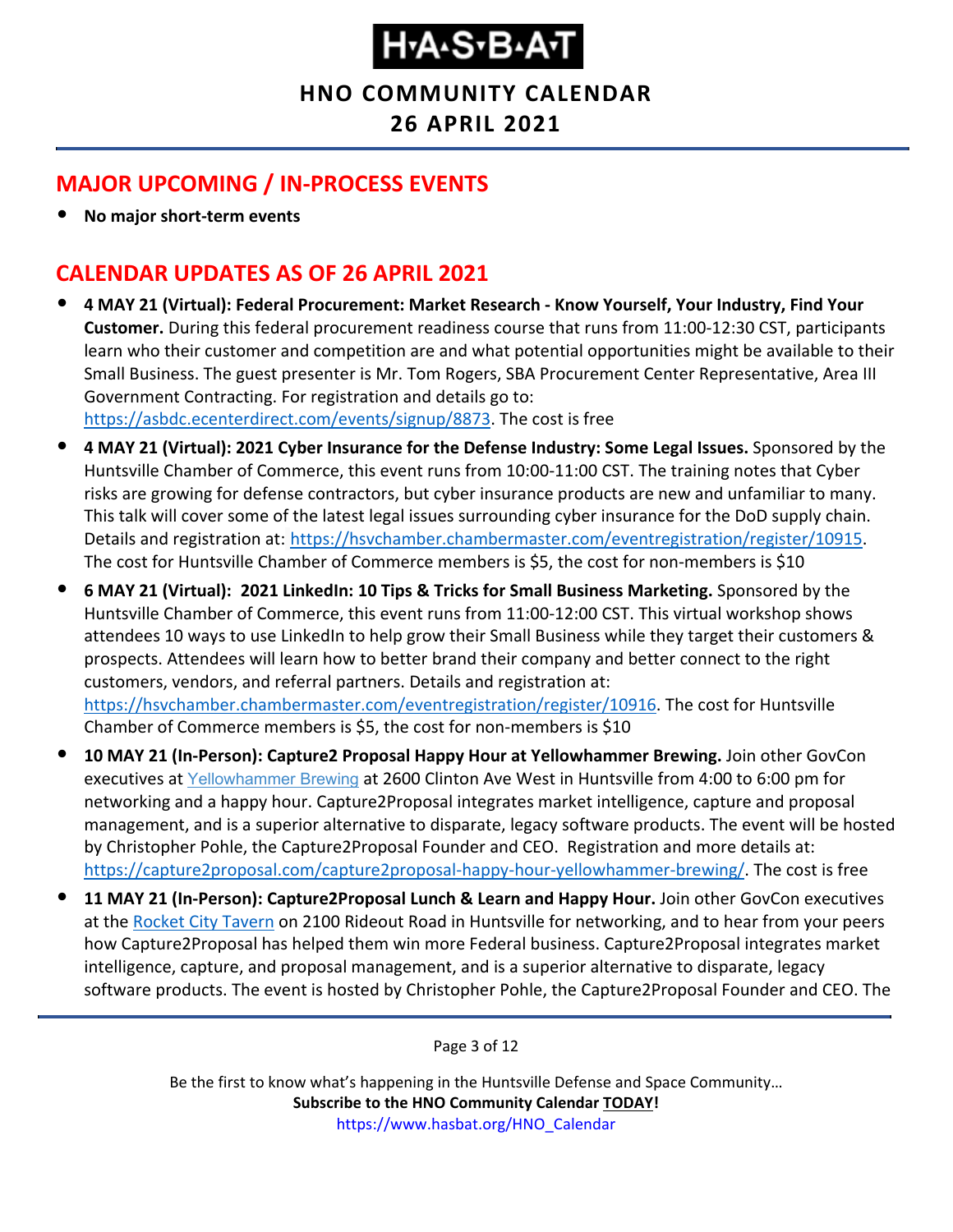**HNO COMMUNITY CALENDAR**

#### **26 APRIL 2021**

lunch event begins at 12 noon for networking, followed by lunch & presentation at 12:30 pm. The Happy Hour portion runs from 4pm – 6pm.

Registration for the Lunch and Learn is at: [https://capture2proposal.com/huntsville/.](https://capture2proposal.com/huntsville/) Registration for the Happy Hour is at: [https://capture2proposal.com/capture2proposal-happy-hour](https://capture2proposal.com/capture2proposal-happy-hour-rocket-city-tavern/)[rocket-city-tavern/.](https://capture2proposal.com/capture2proposal-happy-hour-rocket-city-tavern/) The cost for both events is free

- **11 MAY 21 (Virtual): Federal Procurement: Tools – GSA E-buy, beta.sam.gov.** During this federal procurement readiness course that runs from 11:00-12:30 CST, participants learn about the various free software tools that are available to enable them through the procurement process. For registration and details go to: [https://asbdc.ecenterdirect.com/events/signup/8874.](https://asbdc.ecenterdirect.com/events/signup/8874) The cost is free
- **25 MAY 21 (Virtual): Federal Procurement: SBA Certifications.** During this federal procurement readiness course that runs from 11:00-12:30 CST, participants learn about the various Small Business Administration (SBA) certification programs, how they can help your small business. For registration and details go to: [https://asbdc.ecenterdirect.com/events/signup/8875.](https://asbdc.ecenterdirect.com/events/signup/8875) The cost is free

#### <span id="page-3-0"></span>**RECURRING PERIODIC MEETINGS**

- Huntsville Accounting and Financial Women's Alliance (AFWA) Meeting: 3<sup>rd</sup> Tues. @1730, Terranova's [www.huntsvilleafwa.org](http://www.huntsvilleafwa.org/)
- **Air Force Association**: 3<sup>rd</sup> Thurs. @1730, details TBD [Brenda.armstrong@edwardjones.com](mailto:Brenda.armstrong@edwardjones.com)
- **Energy HSV**: Periodic Breakfast Meetings and Luncheons, for more information, contact Trisha Truitt [trisha.truitt@energyhuntsville.com](mailto:trisha.truitt@energyhuntsville.com) or Kecia Pierce [kecia.pierce@energyhuntsville.com](mailto:kecia.pierce@energyhuntsville.com) for details.
- Huntsville Aerospace Marketing Association (HAMA) Membership Luncheon: 2<sup>nd</sup> Fri. @1100 1300, Jackson Center – [reservations@hamaweb.org](mailto:reservations@hamaweb.org)
- **HASBAT Monthly Membership Meeting**: 1<sup>st</sup> Thurs. (2<sup>nd</sup> during Fed. Holidays) @0700-0830 or 1100-1300, Jackson Center – [www.hasbat.org/events](http://www.hasbat.org/events)
- **HASBAT Quarterly Training Session**: 1<sup>st</sup> Thurs. (2<sup>nd</sup> during Fed. Holidays) @0930-1100, Jackson Center and other venues per topic – [www.hasbat.org/events](http://www.hasbat.org/events)
- **International Cost Estimating & Analysis Association (ICEAA) Greater Alabama Chapter Workshop**: 2nd Tuesday – <http://www.iceaaonline.com/chapters/greater-alabama-chapter/>
- **Military Officers Association of America (MOAA)**: Last Wed of the Month @1100, Summit Club [csdowning@bellsouth.net](mailto:csdowning@bellsouth.net)
- **North Alabama Veterans & Fraternal Organization Coalition (NAVFOC)**: 1st Weds., American Legion-Post 229 – [www.navfoc.org](http://www.navfoc.org/)
- **National Contract Management Agency (NCMA) Monthly Meeting**: 3rd Thurs., Check website for time and location – [www.ncmahsv.org](http://www.ncmahsv.org/)
- **Project Management Institute North Alabama Chapter (PMI-NAC) Monthly Meeting:** Breakfast Meetings

Page 4 of 12

Be the first to know what's happening in the Huntsville Defense and Space Community… **Subscribe to the HNO Community Calendar TODAY!** 

https://www.hasbat.org/HNO\_Calendar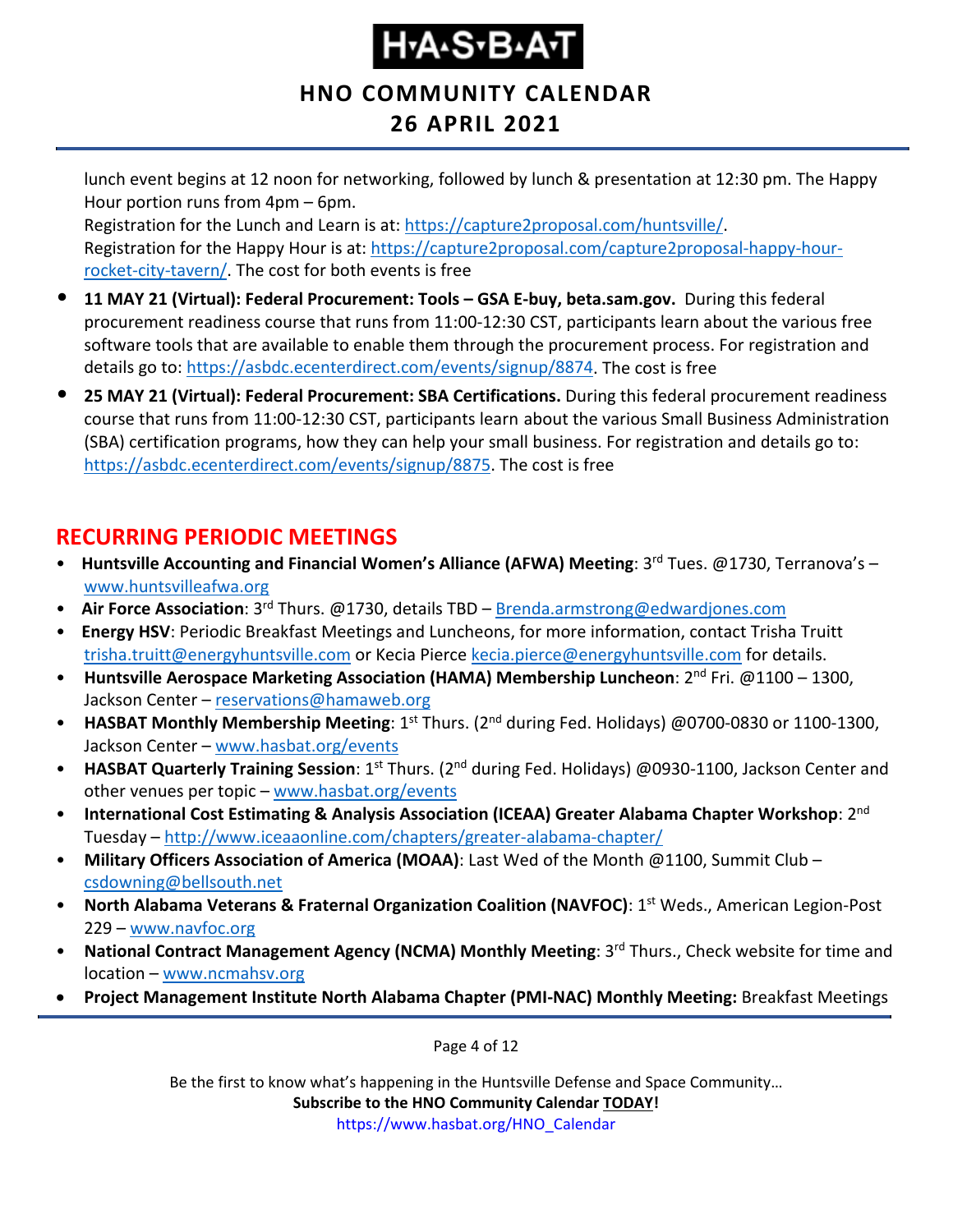#### **HNO COMMUNITY CALENDAR**

### **26 APRIL 2021**

the first Thursday of every month at 7:30 AM in Redstone Federal Credit Union (RFCU) Atrium. Luncheon Meetings the third Tuesday of every month at 11:30 AM in Jackson Center. See website for details: [www.pmi-nac.org](http://www.pmi-nac.org/)

- **Rocket City Adjutants General Corps Regimental Association (RCAGCRA)**: 2nd Thurs. @1130-1300, Java Café – [sherenroberts@yahoo.com](mailto:sherenroberts@yahoo.com)
- **Redstone Arsenal (RSA) Mil. & Civ. Club (RSAMCC) Lunch**: 2nd Tues, @1000-1230, The Summit [www.rsacwc.org](http://www.rsacwc.org/)
- **Redstone Arsenal Sergeant Majors Association**: 3rd Thurs. @0630-0730, USAG HQ Conf. Rm. D101 for info go to [info@redstonesma.org](mailto:info@redstonesma.org) or their website at [http://www.redstonesma.org](http://www.redstonesma.org/)
- **Redstone Arsenal Warrant Officers Association**: 2nd Weds. @1130-1300, Bowling Alley [www.redstonewarrants.com](http://www.redstonewarrants.com/)
- **Society of American Military Engineers (SAME)**: 2nd Thurs., Redstone Federal Credit Union (RFCU 220 Wynn) – [tfoster@ssr-inc.com](mailto:tfoster@ssr-inc.com)
- **Vietnam Veterans of America (VVA) Chapter #1067**: 2nd Thurs. @1700, American Legion (Drake Ave.) [wharmon446@charter.net](mailto:wharmon446@charter.net)

### <span id="page-4-0"></span>**MONTHLY EVENTS – APRIL 2021**

- **29 APR 21 (Virtual): Small Business Certifications Workshop.** Sponsored by The Catalyst, learn more about the small business certifications available, eligibility requirements, and how to apply for them. Intended audience is for economically-disadvantaged small business' or low-income individuals. The session runs from 3:00-5:00 pm CST. More details and registration at: [https://catalystcenter.ecenterdirect.com/events/971461.](https://catalystcenter.ecenterdirect.com/events/971461) The cost is free
- **29 APR 21 (Virtual): DFARS Business System Audits – What to Expect Webinar.** Sponsored by Redstone Government Consulting, Inc (RGCI), this free webinar runs from 11am-12pm CST and offers attendees an overview of DFARS Business System Audits, general requirements, the audit process, auditor expectations, and recommended contractor actions to prepare. The instructor is Robert (Bob) Eldridge, CPA who is a Director at RCGI and worked in DCAA for over 32 years. More details and registration at: [https://hubs.ly/H0JRjZ70.](https://hubs.ly/H0JRjZ70) The cost is free.
- **29 APR Through 2 MAY 21 (In Person): The Huntsville Championship.** Professional golf event in partnership with the city of Huntsville, The Ledges, and community and corporate supporters across North Alabama. The event will feature professional golfers from all over the world and will be FREE of charge for any veteran as well as feature an all-inclusive hospitality venue for our veterans throughout the week**.** More details and registration at: [https://huntsvillechampionship.com/.](https://huntsvillechampionship.com/) The cost is free for Veterans and \$10 for all others.

Page 5 of 12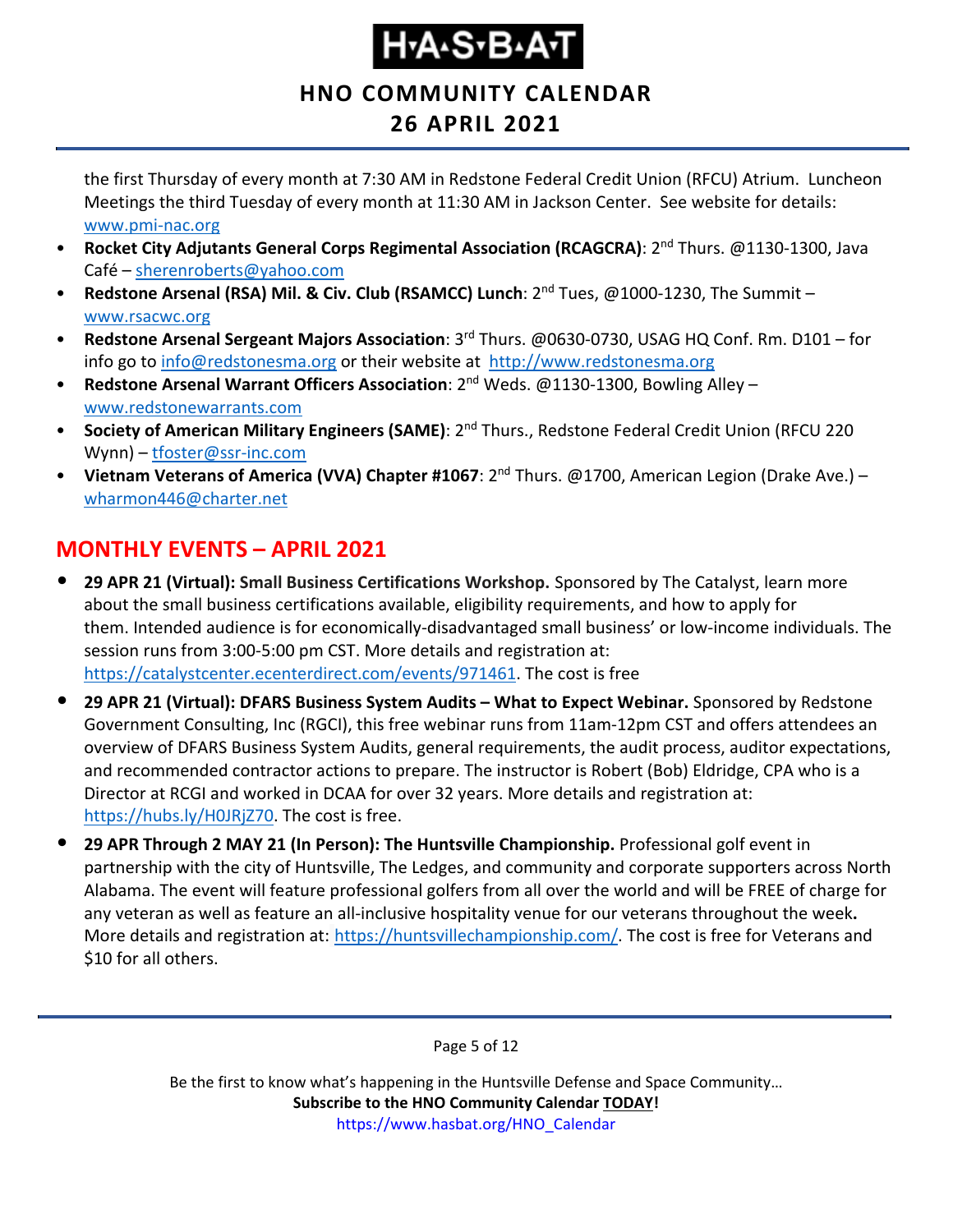**HNO COMMUNITY CALENDAR**

#### **26 APRIL 2021**

#### <span id="page-5-0"></span>**ADVANCED PLANNING 2021 – 2022**

#### **NEAR TERM MAY 2021 – JUNE 2021:**

- **4 MAY 21 (Virtual): Federal Procurement: Market Research - Know Yourself, Your Industry, Find Your Customer.** During this federal procurement readiness course that runs from 11:00-12:30 CST, participants learn who your customer and competition are and what potential opportunities might be available to your Small Business. The guest presenter is Mr. Tom Rogers, SBA Procurement Center Representative, Area III Government Contracting. For registration and details go to: [https://asbdc.ecenterdirect.com/events/signup/8873.](https://asbdc.ecenterdirect.com/events/signup/8873) The cost is free
- **4 MAY 21 (Virtual): 2021 Cyber Insurance for the Defense Industry: Some Legal Issues.** Sponsored by the Huntsville Chamber of Commerce, this event runs from 10:00-11:00 CST. The training notes that Cyber risks are growing for defense contractors, but cyber insurance products are new and unfamiliar to many. This talk will cover some of the latest legal issues surrounding cyber insurance for the DoD supply chain. Details and registration at: [https://hsvchamber.chambermaster.com/eventregistration/register/10915.](https://hsvchamber.chambermaster.com/eventregistration/register/10915) The cost for Huntsville Chamber of Commerce members is \$5, the cost for non-members is \$10
- **6 MAY 21 (In Person): HASBAT Membership Luncheon**. HASBAT sponsors a membership luncheon from 11:30 – 1:00 PM at the Jackson Center. The guest speaker is Mr. Warren O'Donell, Program Manager, International Programs, from Program Executive Office Missiles and Space. See [www.hasbat.org/events](http://www.hasbat.org/events)
- **6 MAY 21 (Virtual): 2021 LinkedIn: 10 Tips & Tricks for Small Business Marketing.** Sponsored by the Huntsville Chamber of Commerce, this event runs from 11:00-12:00 CST. This virtual workshop shows attendees 10 ways to use LinkedIn to help grow their Small Business while they target their customers & prospects. Attendees will learn how to better brand their company and better connect to the right customers, vendors, and referral partners. Details and registration at: [https://hsvchamber.chambermaster.com/eventregistration/register/10916.](https://hsvchamber.chambermaster.com/eventregistration/register/10916) The cost for Huntsville Chamber of Commerce members is \$5, the cost for non-members is \$10
- **10 MAY 21 (In-Person): Capture2 Proposal GovCon Happy Hour at Yellowhammer Brewing.** Join other GovCon executives at [Yellowhammer](https://www.yellowhammerbrewery.com/) Brewing at 2600 Clinton Ave West in Huntsville from 4:00 to 6:00 pm for networking and a happy hour. Capture2Proposal integrates market intelligence, capture and proposal management, and is a superior alternative to disparate, legacy software products. The event will be hosted by Christopher Pohle, the Capture2Proposal Founder and CEO. Registration and more details at: [https://capture2proposal.com/capture2proposal-happy-hour-yellowhammer-brewing/.](https://capture2proposal.com/capture2proposal-happy-hour-yellowhammer-brewing/) The cost is free
- **11 MAY 21 (In-Person): Capture2Proposal Lunch & Learn and Happy Hour.** Join other GovCon executives at the [Rocket City Tavern](https://www.rocketcitytavern.com/) on 2100 Rideout Road in Huntsville for networking, and to hear from your peers how Capture2Proposal has helped them win more Federal business. Capture2Proposal integrates market intelligence, capture, and proposal management, and is a superior alternative to disparate, legacy software products. The event is hosted by Christopher Pohle, the Capture2Proposal Founder and CEO. The

Page 6 of 12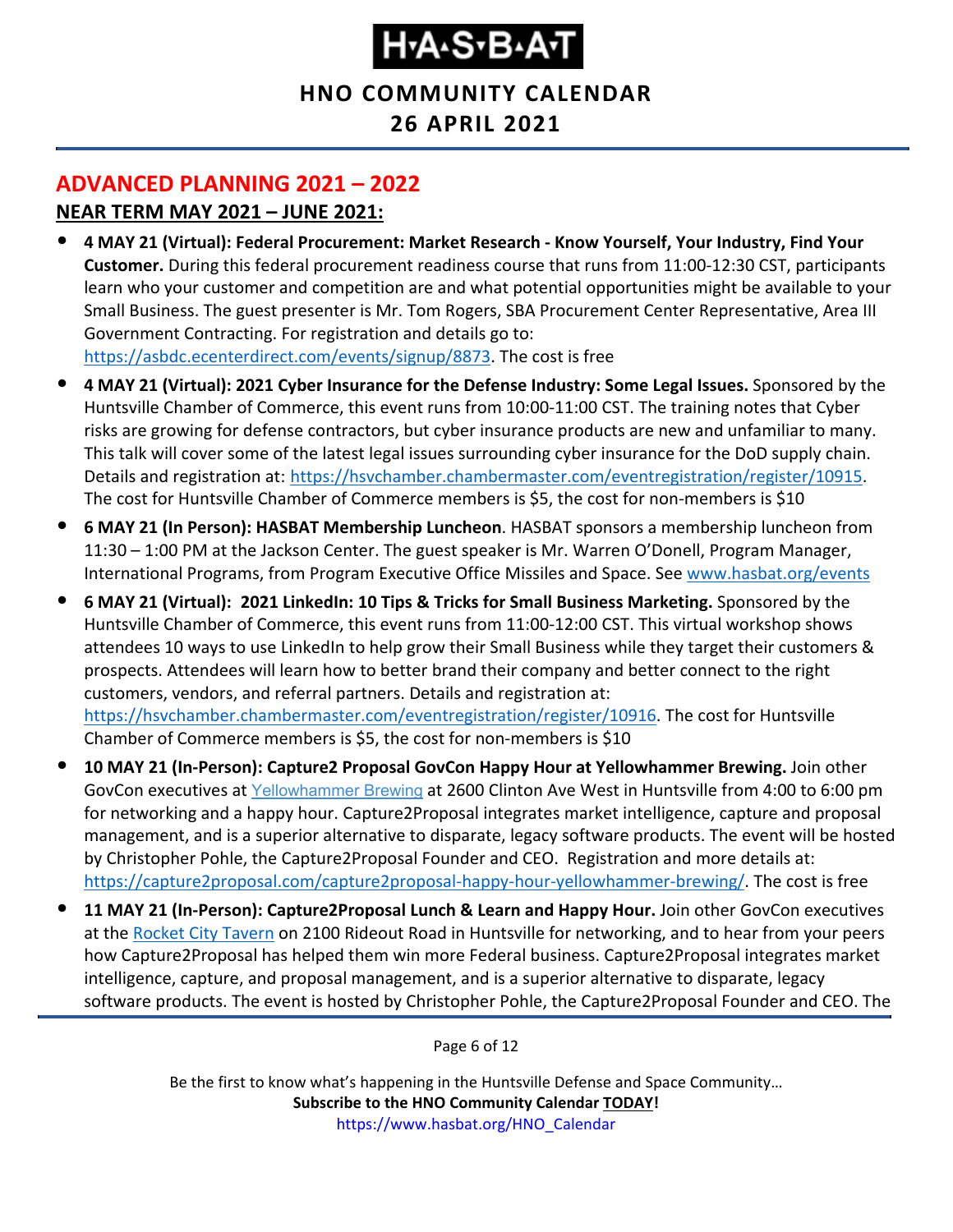**HNO COMMUNITY CALENDAR**

**26 APRIL 2021**

lunch event begins at 12 noon for networking, followed by lunch & presentation at 12:30 pm. The Happy Hour portion runs from 4pm – 6pm.

Registration for the Lunch and Learn is at: [https://capture2proposal.com/huntsville/.](https://capture2proposal.com/huntsville/) Registration for the Happy Hour is at: [https://capture2proposal.com/capture2proposal-happy-hour](https://capture2proposal.com/capture2proposal-happy-hour-rocket-city-tavern/)[rocket-city-tavern/.](https://capture2proposal.com/capture2proposal-happy-hour-rocket-city-tavern/) The cost for both events is free

- **11 MAY 21 (Virtual): Federal Procurement: Tools – GSA E-buy, beta.sam.gov.** During this federal procurement readiness course that runs from 11:00-12:30 CST, participants learn about the various free software tools that are available to enable you through the procurement process. For registration and details go to: [https://asbdc.ecenterdirect.com/events/signup/8874.](https://asbdc.ecenterdirect.com/events/signup/8874) The cost is free
- **11-13 MAY 21 (Virtual): Missile Defense Agency Small Business Conference.** The MDA Small Business Programs Conference is designed to assist small and large contractors in doing business with MDA by providing information about opportunities to support the Missile Defense System requirements in upcoming procurements; provide opportunities for matchmaking with MDA Representatives, MDA Prime Contractors, other Government agencies and networking with small and large businesses. See the daily agenda and registration at: [https://catalystcenter.ecenterdirect.com/events/971468.](https://catalystcenter.ecenterdirect.com/events/971468) The cost is free
- **25 MAY 21 (Virtual): Federal Procurement: SBA Certifications.** During this federal procurement readiness course that runs from 11:00-12:30 CST, participants learn about the various Small Business Administration (SBA) certification programs, how they can help your small business. For registration and details go to: [https://asbdc.ecenterdirect.com/events/signup/8875.](https://asbdc.ecenterdirect.com/events/signup/8875) The cost is free
- **3 JUN 21 (In Person): HASBAT Membership Luncheon**. HASBAT sponsors a membership luncheon from 11:30 – 1:00 PM at the Jackson Center. The guest speaker is COL Guy Yelverton III, the PM for Strategic and Operational Rockets and Missiles. See [www.hasbat.org/events](http://www.hasbat.org/events)
- **21-22 JUN 21 (In Person): Aircraft Survivability Equipment Symposium**, Kissimee, FL. For registration go to:<https://s7.goeshow.com/aaaa/missionsolutions/2021/registration.cfm>
- **23 JUN 21 (TBD): Huntsville Chamber of Commerce Best Places to Work Awards**, Von Braun Center

#### **LONGER TERM JULY 2021+**

- **8 JUL 21 (In Person): HASBAT Membership Breakfast.** HASBAT sponsors a membership breakfast from 7:00 - 8:30 AM at the Jackson Center. See [www.hasbat.org/events](http://www.hasbat.org/events)
- **5 AUG 21 (In Person): HASBAT Membership Luncheon**. HASBAT sponsors a membership luncheon from 11:30 – 1:00 PM at the Jackson Center. See [www.hasbat.org/events](http://www.hasbat.org/events)

Page 7 of 12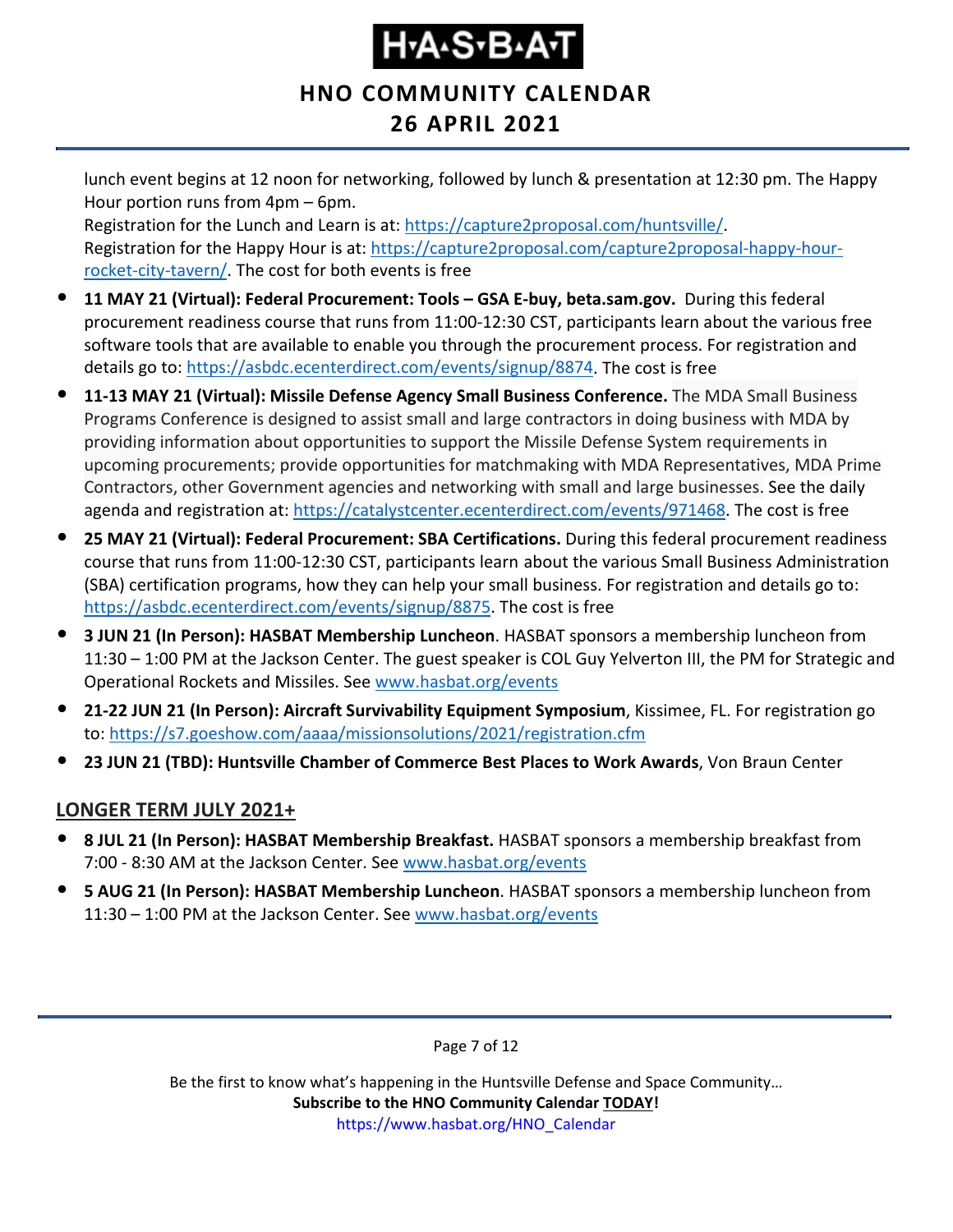# Ҥ҂ѦӠ҂Ѳ҂Ѧҭ

**HNO COMMUNITY CALENDAR**

#### **26 APRIL 2021**

- **10-12 AUG 21 (In Person and Virtual): Space and Missile Defense Symposium**. The theme is: Integration of Space and Missile Defense Capabilities Across All Domains. Registration link is at: [https://www.smdsymposium.org.](https://www.smdsymposium.org/)
- **17-18 AUG 21 (In Person): 32nd AUVSI Pathfinder Chapter Symposium.** This two-day event is open to the public at the Huntsville Space and Rocket Center and is the place to be to learn about the history of unmanned systems, emerging requirements, and future funding. For more information and registration see: [https://auvsipathfinder.com](https://auvsipathfinder.com/)
- **28-30 SEP 21 (In Person): National Cyber Summit**, Von Braun Center South Hall, 700 Monroe Street, Huntsville AL 35801, More information at [www.nationalcybersummit.com.](http://www.nationalcybersummit.com/)
- **15-17 NOV 21 (In Person): 2021 Joseph P. Cribbins Training, Equipping and Sustainment Symposium** "Synchronizing Across the Army Aviation Enterprise" at the Von Braun Center. It is sponsored by the Army Aviation Association of America. For more information and registration go to: <https://s15.a2zinc.net/clients/aaaa/TASS2020/Public/Enter.aspx>

#### <span id="page-7-0"></span>**UPCOMING JOB FAIRS**

- Huntsville Chamber of Commerce Job Fair Link: [https://hsvchamber.org/departments/workforce](https://hsvchamber.org/departments/workforce-education/career-fairs/)[education/career-fairs/](https://hsvchamber.org/departments/workforce-education/career-fairs/)
- Huntsville Job Fairs Google Link: [https://www.google.com/search?source=hp&ei=tIkWXYqcBLGOggf1qamIBw&q=huntsville+job+fairs&oq=](https://www.google.com/search?source=hp&ei=tIkWXYqcBLGOggf1qamIBw&q=huntsville+job+fairs&oq=huntsville+job+fairs&gs_l=psy-ab.3..0j0i22i30l2.1976.6389..6885...1.0..0.106.1483.20j1......0....1..gws-wiz.....8..35i39j0i131j0i20i263.QNPeuRdHMI0&ibp=htl;jobs&sa=X&ved=2ahUKEwjd5q25ko3jAhXmUt8KHWsmB5MQiYsCKAF6BAgFEBA#fpstate=tldetail&htidocid=pbp-9beJRfv9iMRDAAAAAA%3D%3D&htivrt=jobs) [huntsville+job+fairs&gs\\_l=psy-ab.3..0j0i22i30l2.1976.6389..6885...1.0..0.106.1483.20j1......0....1..gws](https://www.google.com/search?source=hp&ei=tIkWXYqcBLGOggf1qamIBw&q=huntsville+job+fairs&oq=huntsville+job+fairs&gs_l=psy-ab.3..0j0i22i30l2.1976.6389..6885...1.0..0.106.1483.20j1......0....1..gws-wiz.....8..35i39j0i131j0i20i263.QNPeuRdHMI0&ibp=htl;jobs&sa=X&ved=2ahUKEwjd5q25ko3jAhXmUt8KHWsmB5MQiYsCKAF6BAgFEBA#fpstate=tldetail&htidocid=pbp-9beJRfv9iMRDAAAAAA%3D%3D&htivrt=jobs)[wiz.....8..35i39j0i131j0i20i263.QNPeuRdHMI0&ibp=htl;jobs&sa=X&ved=2ahUKEwjd5q25ko3jAhXmUt8KH](https://www.google.com/search?source=hp&ei=tIkWXYqcBLGOggf1qamIBw&q=huntsville+job+fairs&oq=huntsville+job+fairs&gs_l=psy-ab.3..0j0i22i30l2.1976.6389..6885...1.0..0.106.1483.20j1......0....1..gws-wiz.....8..35i39j0i131j0i20i263.QNPeuRdHMI0&ibp=htl;jobs&sa=X&ved=2ahUKEwjd5q25ko3jAhXmUt8KHWsmB5MQiYsCKAF6BAgFEBA#fpstate=tldetail&htidocid=pbp-9beJRfv9iMRDAAAAAA%3D%3D&htivrt=jobs) [WsmB5MQiYsCKAF6BAgFEBA#fpstate=tldetail&htidocid=pbp-9beJRfv9iMRDAAAAAA%3D%3D&htivrt=jobs](https://www.google.com/search?source=hp&ei=tIkWXYqcBLGOggf1qamIBw&q=huntsville+job+fairs&oq=huntsville+job+fairs&gs_l=psy-ab.3..0j0i22i30l2.1976.6389..6885...1.0..0.106.1483.20j1......0....1..gws-wiz.....8..35i39j0i131j0i20i263.QNPeuRdHMI0&ibp=htl;jobs&sa=X&ved=2ahUKEwjd5q25ko3jAhXmUt8KHWsmB5MQiYsCKAF6BAgFEBA#fpstate=tldetail&htidocid=pbp-9beJRfv9iMRDAAAAAA%3D%3D&htivrt=jobs)

Page 8 of 12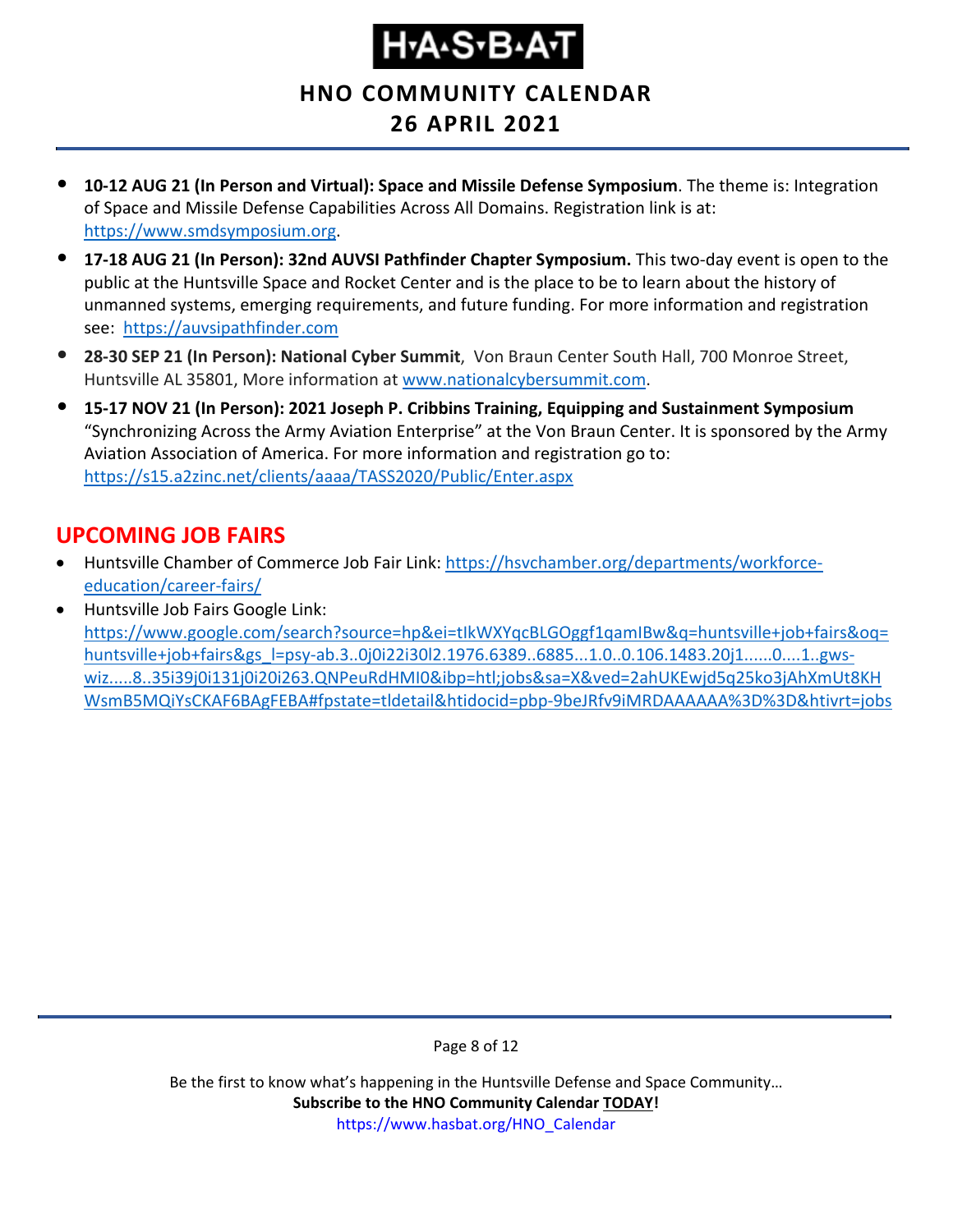**HNO COMMUNITY CALENDAR**

**26 APRIL 2021**

#### <span id="page-8-0"></span>**HUNTSVILLE / MADISON SCHOOL DATES FOR 2020 – 2021**



As of 6/4/2020

#### Page 9 of 12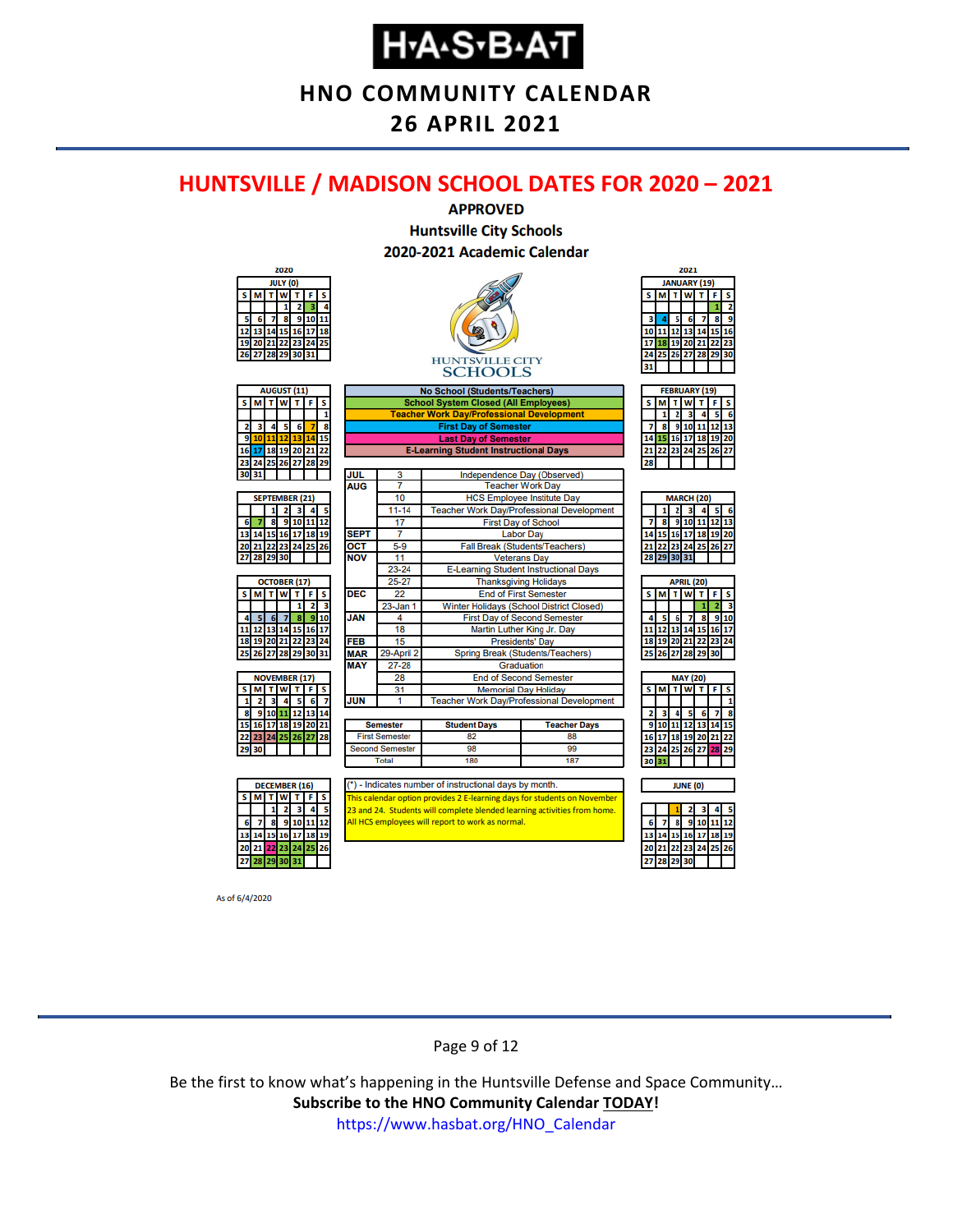**HNO COMMUNITY CALENDAR**

#### **26 APRIL 2021**

#### **MADISON CITY SCHOOLS CALENDAR**

#### 2020-2021 211 Celtic Drive Madison, AL 35758

www.madisoncity.k12.al.us

FAX: 256-464-8291



#### Page 10 of 12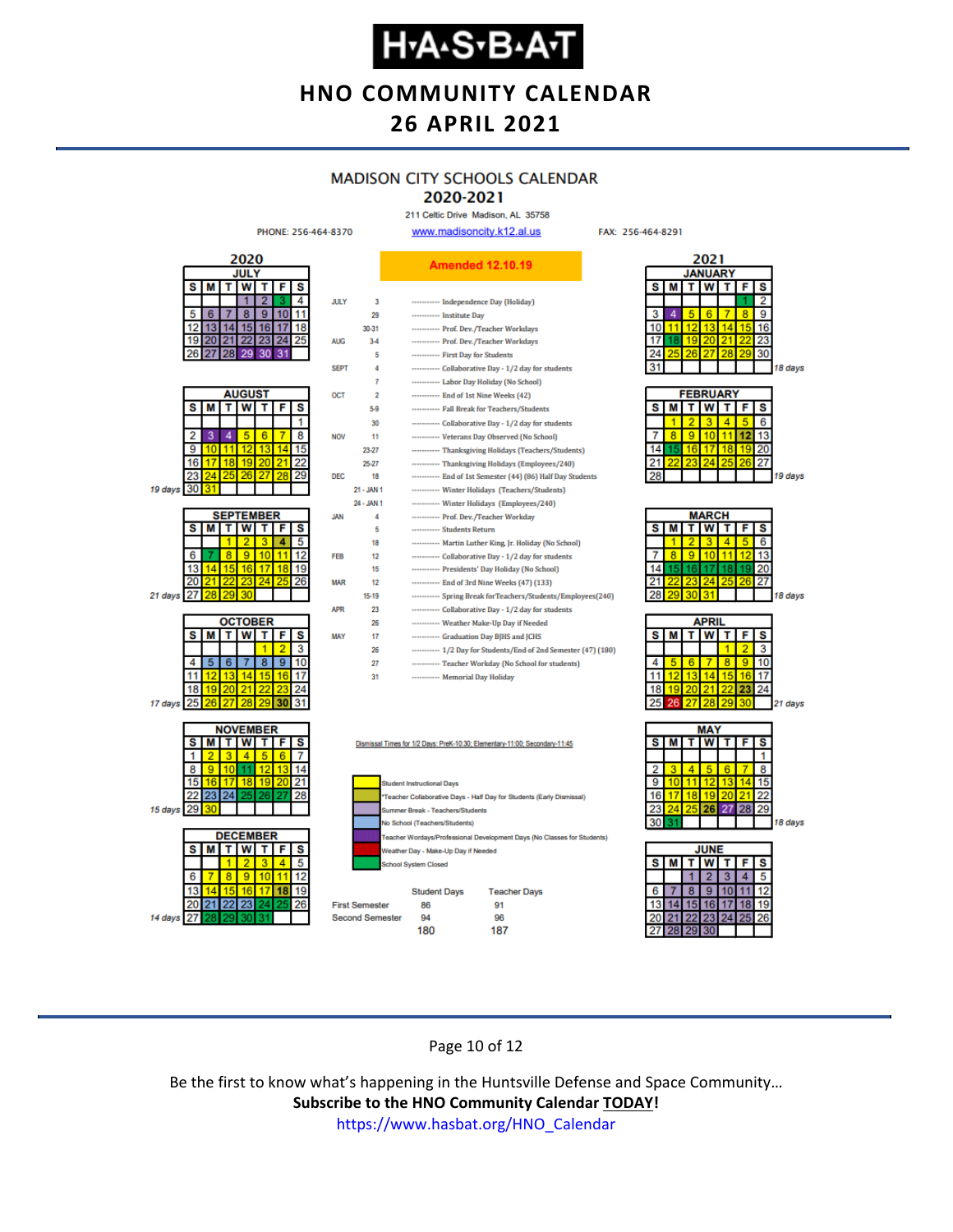### **Н-А-S-В-А-Т**

**HNO COMMUNITY CALENDAR**

#### **26 APRIL 2021**

#### **MADISON COUNTY SCHOOLS CALENDAR**

#### 2020-2021

**FIRST SEMESTER - 88 DAYS** 

www.mcssk12.org

Phone: 256-852-2557

| 2020        |    |    |                |       |    |    |  |  |
|-------------|----|----|----------------|-------|----|----|--|--|
| <b>JULY</b> |    |    |                |       |    |    |  |  |
| S<br>s<br>F |    |    |                |       |    |    |  |  |
|             |    |    |                | 2     |    |    |  |  |
| 5           | 6  |    | 8              | ٥     |    |    |  |  |
| 12          | 13 |    | 5              | 16    |    | 18 |  |  |
| 19          | 20 | 21 |                | 22 23 | 24 | 25 |  |  |
|             |    |    | 26 27 28 29 30 |       | 31 |    |  |  |

| <b>AUGUST</b> |                        |    |                   |    |    |    |  |  |
|---------------|------------------------|----|-------------------|----|----|----|--|--|
| s             | W<br>F<br>S<br>T.<br>М |    |                   |    |    |    |  |  |
|               |                        |    |                   |    |    |    |  |  |
| 2             | 3                      | 4  | 5                 | 6  |    | 8  |  |  |
| 9             | 10                     | 11 | $12 \overline{ }$ | 13 | Δ  | 15 |  |  |
| 16            | 17                     | 18 | 19 20             |    | 21 | 22 |  |  |
| 23            | 24                     |    | 25 26 27          |    | 28 | 29 |  |  |
| 30            | 31                     |    |                   |    |    |    |  |  |

| <b>SEPTEMBER</b> |                       |                 |          |  |    |    |  |  |  |
|------------------|-----------------------|-----------------|----------|--|----|----|--|--|--|
| s                | F<br>W<br>S<br>т<br>М |                 |          |  |    |    |  |  |  |
|                  |                       |                 |          |  |    |    |  |  |  |
| 6                |                       | ٠               | g        |  |    | 12 |  |  |  |
| 13               |                       | 15 <sub>1</sub> | 16       |  | 18 | 19 |  |  |  |
| 20               | 21                    |                 | 22 23 24 |  | 25 | 26 |  |  |  |
| 27               | 28                    | 29              | 30       |  |    |    |  |  |  |







| AUG 5-7          |          |                | Staff Development / Workday                  |  |  |  |  |  |  |
|------------------|----------|----------------|----------------------------------------------|--|--|--|--|--|--|
|                  |          | $10 - 18$      | Staff Development / Workday                  |  |  |  |  |  |  |
|                  | 19       |                | <b>First Day of School</b>                   |  |  |  |  |  |  |
| SEP <sub>7</sub> |          |                | <b>Labor Day</b>                             |  |  |  |  |  |  |
| OCT 5-9          |          |                | Fall Break (Students/Teachers)               |  |  |  |  |  |  |
|                  |          | $8 - 9$        | Fall Break (employees)                       |  |  |  |  |  |  |
| <b>NOV 11</b>    |          |                | <b>Veteran's Day</b>                         |  |  |  |  |  |  |
|                  |          | 24.27          | Thanksgiving Break (Students/Teachers)       |  |  |  |  |  |  |
|                  |          | $25 - 27$      | <b>Thanksgiving Break (employees)</b>        |  |  |  |  |  |  |
|                  |          | DEC 22 -Jan 1  | <b>Winter Break</b>                          |  |  |  |  |  |  |
|                  |          |                |                                              |  |  |  |  |  |  |
|                  |          |                | <b>SECOND SEMESTER - 88 DAYS</b>             |  |  |  |  |  |  |
|                  |          |                |                                              |  |  |  |  |  |  |
| <b>JAN</b>       | 18<br>19 |                | Martin Luther King Jr Day                    |  |  |  |  |  |  |
| <b>FFR 15</b>    |          |                | <b>Second Semester Begins</b>                |  |  |  |  |  |  |
|                  |          | MAR 29 - APR 2 | <b>President's Day</b>                       |  |  |  |  |  |  |
|                  |          |                | Spring Break (Students/Teachers)             |  |  |  |  |  |  |
| APR 1 -2         |          |                | Spring Break (Employees)                     |  |  |  |  |  |  |
| MAY 25 -26       |          |                | <b>GRADUATIONS</b>                           |  |  |  |  |  |  |
|                  | 28<br>31 |                | <b>Last Day of School</b>                    |  |  |  |  |  |  |
| <b>JUN</b>       | -1       |                | <b>Memorial Day</b>                          |  |  |  |  |  |  |
|                  |          |                | <b>Teacher Workdays</b>                      |  |  |  |  |  |  |
|                  |          |                | <b>Progress Report and Report Card Dates</b> |  |  |  |  |  |  |
|                  |          | Grading        | Progress<br>Report                           |  |  |  |  |  |  |
|                  |          | Period         | Report<br>Card                               |  |  |  |  |  |  |
|                  |          | 1              | 9/17/2020<br>10/29/2020                      |  |  |  |  |  |  |
|                  |          | 2              | 12/1/2020<br>1/21/2021                       |  |  |  |  |  |  |
|                  |          | 3              | 3/25/2021<br>2/18/2021                       |  |  |  |  |  |  |
|                  |          | 4              | 4/29/2021<br>6/3/2021                        |  |  |  |  |  |  |
|                  |          |                |                                              |  |  |  |  |  |  |
|                  |          |                | 4/10 Work Weeks                              |  |  |  |  |  |  |
|                  |          |                |                                              |  |  |  |  |  |  |





#### **QUESTIONS OR COMMENTS… EMAIL: [Calendar@HASBAT.org](mailto:calendar@hasbat.org)**

**BOARD APPROVED** 

June 25, 2020

Half Day

Page 11 of 12

Be the first to know what's happening in the Huntsville Defense and Space Community… **Subscribe to the HNO Community Calendar TODAY!**  https://www.hasbat.org/HNO\_Calendar

#### 2021 **JANUARY**  $s$   $M$   $T$   $W$   $T$   $F$   $s$  $\overline{2}$ l 1  $\overline{3}$  $\overline{8}$  $\overline{9}$  $4$  5 6 7  $10$ 11 12 13 14 15 16 17 18 19 20 21 22 23 24 25 26 27 28 29 30  $31$

| <b>FEBRUARY</b> |   |                 |                 |    |    |    |  |  |
|-----------------|---|-----------------|-----------------|----|----|----|--|--|
| s               | М | т               | lw              |    | F  | s  |  |  |
|                 |   | 2               | з               |    |    | ĥ  |  |  |
|                 | R | ٩               | 10              |    | 12 | 13 |  |  |
| 14              |   | 16              | 17              | 18 | 19 | 20 |  |  |
|                 |   | 23 <sub>l</sub> | 24 <sub>1</sub> | 25 | 26 | 27 |  |  |
|                 |   |                 |                 |    |    |    |  |  |

| <b>MARCH</b> |                            |    |                 |    |       |    |  |  |  |
|--------------|----------------------------|----|-----------------|----|-------|----|--|--|--|
| s            | <b>T</b> W<br>$T$ $F$<br>M |    |                 |    |       |    |  |  |  |
|              |                            | 2  | з               |    |       | 6  |  |  |  |
|              | 8                          | g  | 10              |    | 12    | 13 |  |  |  |
| 14           | 15 <sup>1</sup>            | 16 | 17 <sup>1</sup> | 18 | 19    | 20 |  |  |  |
| 21           | 22                         |    | 23 24 25        |    | 26 27 |    |  |  |  |
|              |                            |    | 28 29 30 31     |    |       |    |  |  |  |
|              |                            |    |                 |    |       |    |  |  |  |

| APRIL |    |       |             |                 |     |    |  |  |  |
|-------|----|-------|-------------|-----------------|-----|----|--|--|--|
| s     | М  |       | W           | т               | F   | s  |  |  |  |
|       |    |       |             |                 |     |    |  |  |  |
|       | 5  | 6     |             | 8               | 9   | 10 |  |  |  |
| 11    | 12 | 13    | 14          | 15              | 16  | 17 |  |  |  |
| 18    |    |       | 19 20 21 22 |                 | 123 | 24 |  |  |  |
| 25    | 26 | 27 28 |             | 29 <sup>°</sup> | 30  |    |  |  |  |
|       |    |       |             |                 |     |    |  |  |  |